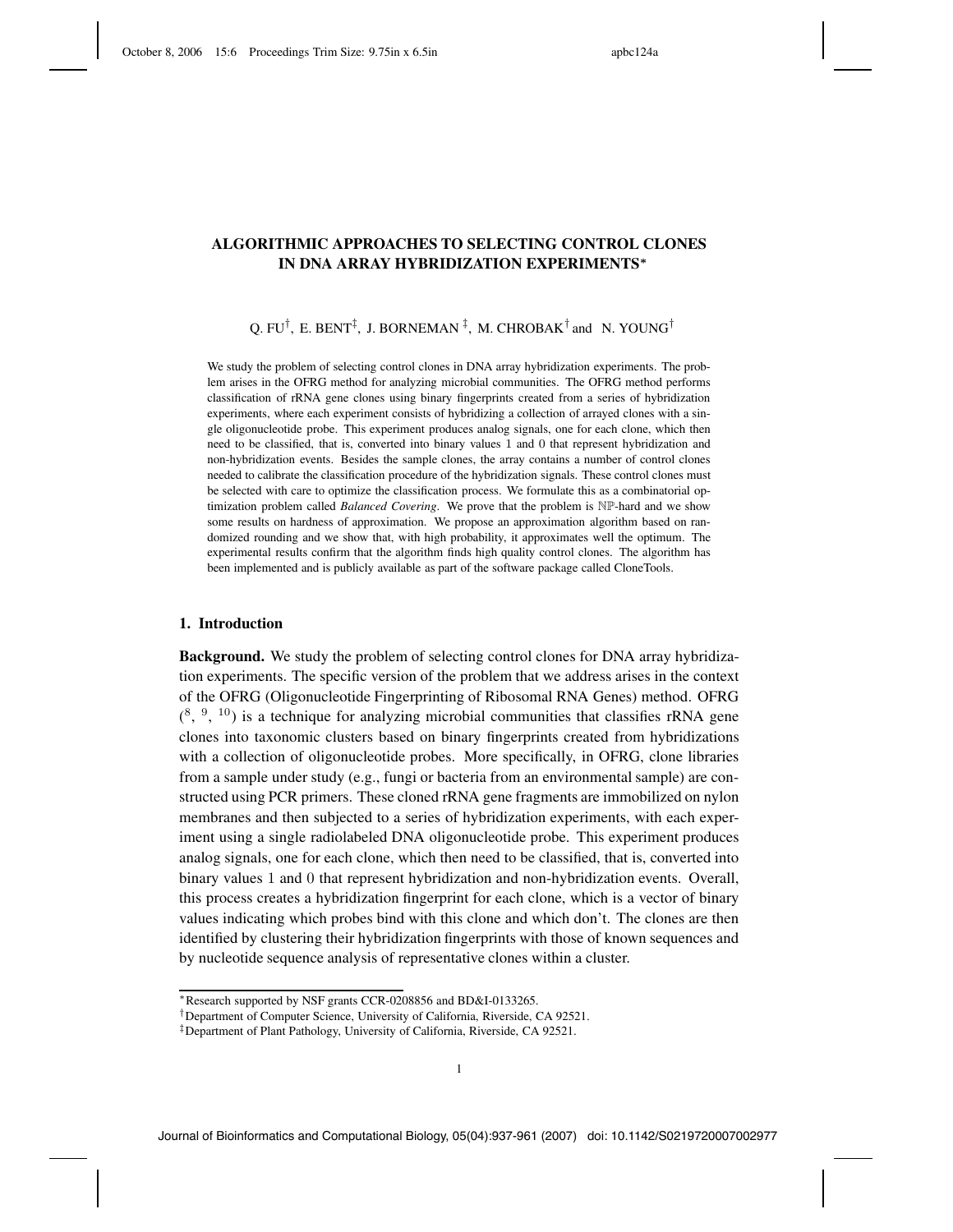Besides the sample clones, the array contains a number of *control clones*, with known nucleotide sequences, used to calibrate the classification of hybridization signals. For each probe, two distributions of signal intensities are obtained: one from control clones that match the probe (e.g., they contain its complement and thus should hybridize with it) and the other from clones that don't. This information is then used to determine the signal intensity threshold for clone-probe hybridization: signals above this threshold are interpreted as clone-probe hybridization events, while those below correspond to non-hybridizations.

The quality of information obtained from hybridizations depends critically on the accuracy of the signal classification process. Ideally, each probe should match (bind with) roughly half of the control clones. In prior OFRG work, control clones were selected arbitrarily, often producing control clones with skewed distribution of binding/non-binding with some probes. As an example, from a set of 100 control clones, only two might bind with a specific probe. The signal classification for this probe would be very unreliable, as it would be based on signal intensities from hybridization with only two control clones.

**Problem formulation.** Our control-clone selection problem can be then formulated as a combinatorial optimization problem called *Balanced Covering* <sup>a</sup>. The instance is given as a pair  $\langle G, s \rangle$ , where  $G = (C, P, E)$  is a bipartite graph and  $s \leq |C|$  is an integer. C represents the candidate control clone set,  $P$  is the probe set, and the edges in  $E$  represent potential hybridizations between clones and probes, that is,  $(c, p) \in E$  iff p should hybridize with c. For  $p \in P$  and  $D \subseteq C$ , let  $\deg_D(p)$  be the number of neighbors of p in D (that is, the number of clones in  $D$  that hybridize with  $p$ ). Throughout the paper, unless stated otherwise, by  $m$  and  $n$  we will denote the cardinality of  $C$  and  $P$ , respectively.

Generally, as indicated earlier, our goal is to find a set  $D \subseteq C$  of cardinality s such that, for each  $p \in P$ ,  $\deg_D(p)$  is close to  $s/2$ . Several objective functions can be studied. To measure the deviation from the perfectly balanced cover, for a given probe p, we can compute either min  $\{\deg_D(p), s - \deg_D(p)\}\$  or  $|\deg_D(p)|$  $s/2$ . The objective function can be obtained by considering the sum of these values or the worst case over all probes. This gives rise to four objective functions: (1) maximize  $C_{min}(D) = \min_{p \in P} \min \{ \deg_D(p), s - \deg_D(p) \};$  (2) maximize  $C_{sum}(D) = \sum_{p \in P} \min \{ \deg_D(p), s - \deg_D(p) \};$  (3) minimize  $\mathcal{D}_{max}(D) = \max_{p \in P} |\deg_D(p) - s/2|$ ; (4) minimize  $\mathcal{D}_{\text{sum}}(D) = \sum_{p \in P} |\text{deg}_D(p) - s/2|$ , where each function needs to be optimized over all choices of D. By  $BCP \mathcal{L}_{min}$ , etc., we denote the four optimization problems corresponding to these functions. We focus on BCP C*min* and BCP D*sum*.

**Results.** In this paper we show several analytical and experimental results on Balanced Covering. In Section 2 we prove that all versions of Balanced Covering are NP-hard. In particular, it is NP-complete to decide whether there is a perfectly balanced cover with s clones. This immediately implies that (unless  $\mathbb{P}=\mathbb{NP}$ ), there is no polynomial-time approximation algorithm for BCP<sub>-D<sub>*max*</sub></sub> and BCP<sub>-D<sub>*sum*</sub></sub>. For BCP<sub>-D<sub>sum</sub>, we further show that even</sub> if we allow an additional additive term  $O((nm)^{\epsilon})$  and randomization, approximating the

<sup>&</sup>lt;sup>a</sup>There have been some discussions on the *Balanced Set Cover* (see  $\frac{1}{2}$ ,  $\frac{6}{2}$ ) problem, however, they are not directly related to *Balanced Covering* problem discussed in this paper.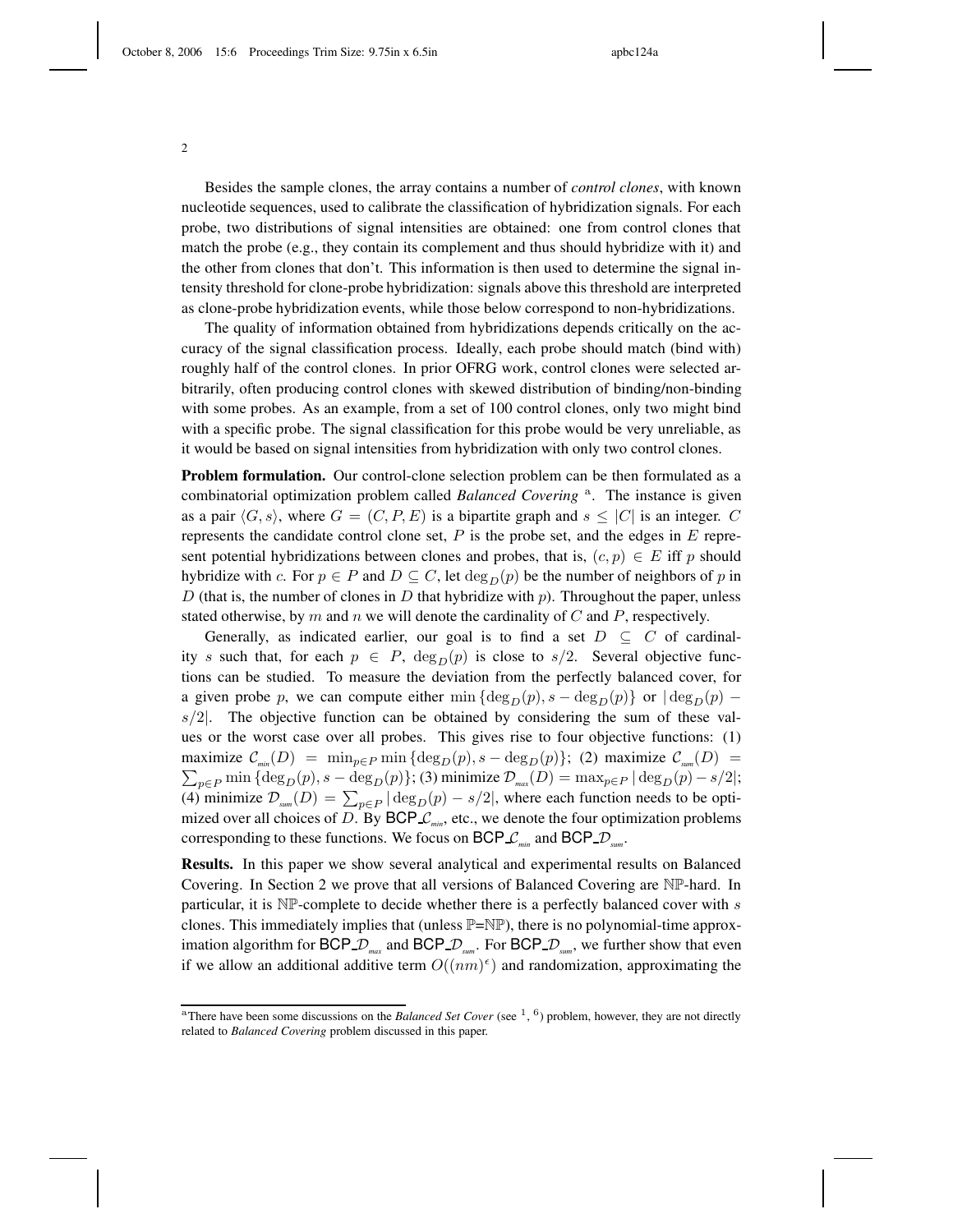optimum is still hard. For  $BCP\mathcal{L}_{min}$ , we prove that it cannot be approximated efficiently within the bound  $\text{OPT}_{\text{min}}(G, s) - \frac{1}{2}(1 - \epsilon) \ln n$ , unless  $\mathbb{NP}$  has slightly superpolynomial time algorithms.

Then, in Section 3, we propose a polynomial-time randomized rounding algorithm RRBC for  $BCP\mathcal{L}_{min}$ . The algorithm solves the linear relaxation of the integer program for  $BCP_{\mathcal{L}_{min}}$ , and then uses the solution to randomly pick an approximately balanced cover. We show that, with probability at least  $\frac{1}{2}$ , RRBC's solution deviates by no more than  $O(\sqrt{z^*\ln n} + \sqrt{s})$  from the optimal solution  $z^*$  of the linear program.

In Section 5, we present an experimental study of RRBC's performance which shows that its solutions are close to the optimum. More specifically, in 92.8% cases of real data sets, RRBC found solutions at least as large as 97% of the linear relaxation's optimum. The implementation of RRBC is publicly available at the OFRG website as part of the CloneTools software package, see http://algorithms.cs.ucr.edu/OFRG/.

Algorithm RRBC performs well for input instances where the optimum is relatively large, but the performance bound given in Section 4 is not quite satisfactory when  $z^*$  is small compared to s, say for  $z^* = o(\sqrt{s})$ . In Section 6, we present another algorithm called RRBC2 which, with probability at least  $\frac{1}{2}$ , computes a solution that deviates by no more than  $O(\sqrt{z^* \ln n})$  from the optimum.

**Relation to other work.** Note that OFRG differs from other array-based analysis approaches that, typically, involve a single microarray experiment where one clone of interest is hybridized against a collection of arrayed probes, each targeting a specific sequence. These experiments include control clones as well, but these control clones are used to test whether they bind as predicted to particular microarray probes (see  $<sup>7</sup>$ , for example). In</sup> contrast, OFRG uses a small set of probes (roughly 30-50) to coordinately distinguish a much larger set of sequences (e.g., all bacterial rRNA genes). Each probe is used in one hybridization experiment, and the unknown DNA clones are immobilized on the array.

### **2. Hardness Results**

In this section we prove several hardness results for Balanced Covering. We will first show that all versions of Balanced Covering are NP-hard.

 $N\mathbb{P}$ **-hardness.** Given a bipartite graph  $G = (C, P, E)$  and an even integer s, define a *perfectly balanced cover* in G to be a subset  $D \subseteq C$  with  $|D| = s$  such that  $\deg_D(p) = s/2$ for each  $p \in P$ .

**Theorem 2.1.** *The following decision problem is* NP*-complete: given a bipartite graph*  $G = (C, P, E)$  *and an even integer s, is there a perfectly balanced cover in G? Consequently, Balanced Covering is*  $N\mathbb{P}$ *-hard for all objective functions*  $\mathcal{C}_{\min}$ ,  $\mathcal{C}_{\text{sum}}$ ,  $\mathcal{D}_{\max}$  *and*  $\mathcal{D}_{\text{sum}}$ .

**Proof.** The proof is by a reduction from X3C (Exact Cover by 3-Sets) <sup>5</sup>, which is known to be  $N\mathbb{P}$ -complete. The instance of X3C consists of a finite set X of 3m items, and a collection T of n 3-element subsets of X that we refer to as *triples*. We assume  $n \ge m \ge 2$ . The objective is to determine whether T contains an *exact cover of* X, i.e., a sub-collection  $T' \subseteq T$  such that every element of X occurs in exactly one triple in  $T'$ .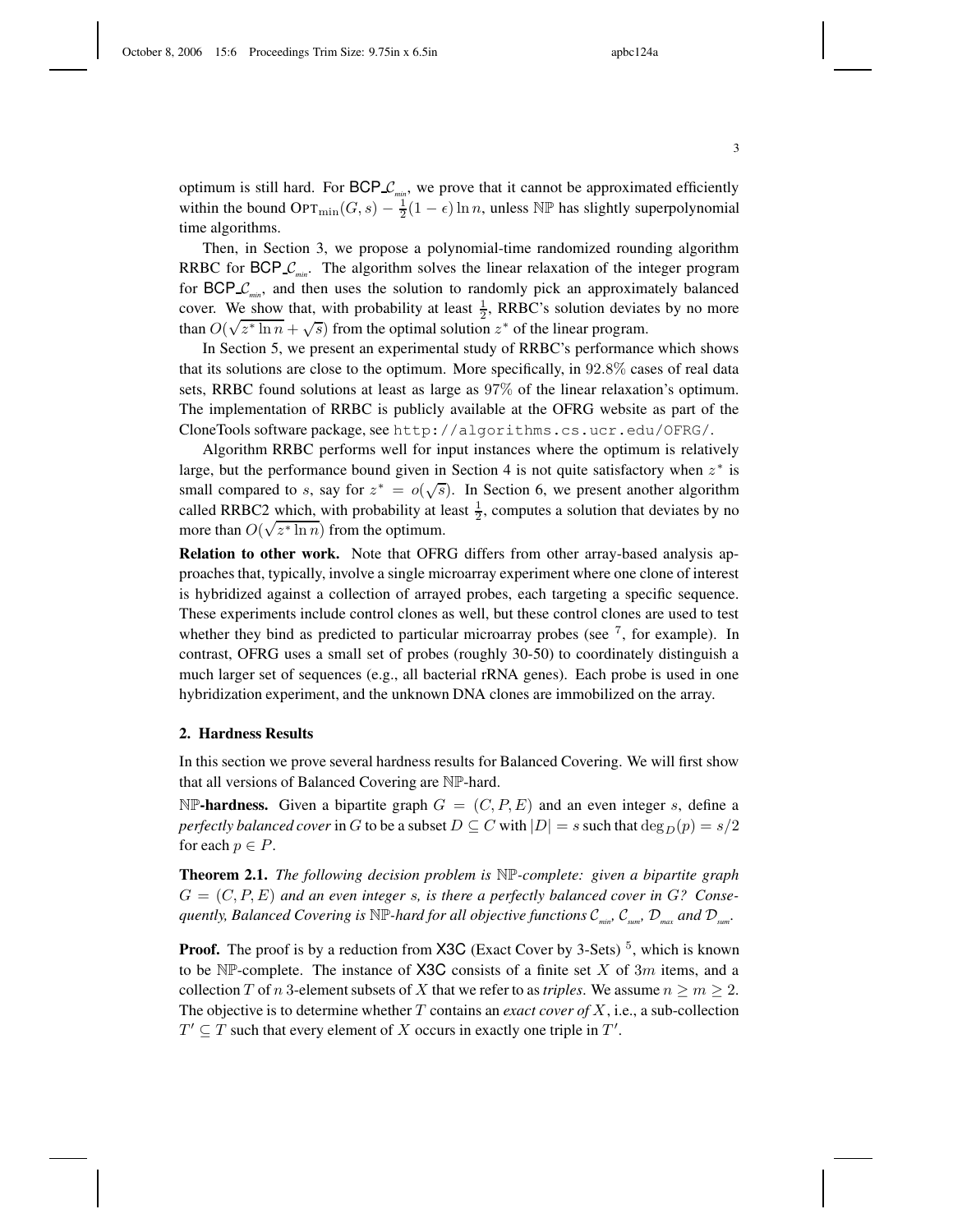The reduction is defined as follows. Given an instance  $\langle X, T \rangle$  of X3C above, we construct an instance  $\langle G = (T \cup W, X, E), s \rangle$  of Balanced Covering, where W is a set that contains  $m - 2$  new vertices. For  $t \in T$  and  $x \in X$ , we create an edge  $(t, x) \in E$  if  $x \in t$ . Further, we create all edges  $(w, x) \in E$  for  $x \in X$  and  $w \in W$ . We let  $s = 2m - 2$ .

It remains to show that this construction is correct, namely that  $\langle X, T \rangle$  has an exact cover iff  $\langle G, s \rangle$  has a perfectly balanced cover.

(⇒) If  $\langle X, T \rangle$  has an exact cover T', we claim that  $D = T' \cup W$  is a perfectly balanced cover for  $\langle G, s \rangle$ . To justify this, note first that  $|T'| = m$  and  $|W| = m - 2$ , and thus  $|D| = 2m - 2 = s$ . Further, each vertex  $x \in X$  has exactly one neighbor in T' and  $m - 2$ neighbors in W, so x has  $m - 1 = s/2$  neighbors in D, as required.

(←) Suppose that  $\langle G, s \rangle$  has a perfectly balanced cover  $D \subseteq T \cup W$ . Denoting  $W' =$  $D \cap W$ ,  $k = |W'|$ , and  $T' = D \cap T$ . We first show that D must contain all vertices in W.

We count the edges between D and X. There are  $3km$  edges between  $W'$  and X, since each vertex in W' is connected to all 3m vertices in X. There are  $3(s - k)$  edges between T' and X, since each vertex in T has degree 3. On the other hand, there must be  $3m(m-1)$ edges between X and D, since each vertex in X must be connected to exactly  $s/2 = m-1$ vertices in D. Together, this yields  $3(2m - 2 - k) + 3km = 3m(m - 1)$ . Solving this equation, we get  $k = m-2$ , which means that  $W' = W$ . So T' contains exactly  $s-k = m$ vertices, as claimed. Each vertex  $x \in X$  is adjacent to all vertices in W, so it has exactly  $s/2 - (m - 2) = 1$  neighbor in T'. This means that T' is an exact cover of X.  $\Box$ 

**Approximation of BCP**  $D_{sum}$ . Theorem 2.1 immediately implies that BCP  $D_{sum}$  (as well as  $BCP\_D_{\text{max}}$ ) cannot be approximated with any finite ratio. We show that even if we allow an additive term in the approximation bound, achieving such bound is still NP-hard.

Given an algorithm A for BCP  $\mathcal{D}_{sum}$ , denote by  $\mathcal{D}_{sum}^{\mathcal{A}}(G, s)$  the value of the objective function computed by A on instance  $\langle G, s \rangle$ , that is,  $\mathcal{D}^{\mathcal{A}}_{\text{sum}}(G, s) = \sum_{p \in P} |\deg_D(p) - s/2|$ , where D is the set computed by A. By  $\mathcal{D}^*_{\text{sum}}(G, s)$  we denote the optimal value. Recall that  $m = |C|$  and  $n = |P|$ .

**Theorem 2.2.** Assuming  $\mathbb{P} \neq \mathbb{NP}$ , there is no polynomial-time algorithm A for BCP<sub>-D</sub><sub>sum</sub> *that for any instance*  $\langle G, s \rangle$  *satisfies*  $\mathcal{D}^{\mathcal{A}}_{\textit{sum}}(G,s) \leq \alpha \cdot \mathcal{D}^*_{\textit{sum}}(G,s) + \beta (mn)^{\epsilon}$ , *for any*  $\alpha, \beta > 0$ *and*  $0 < \epsilon < 1$ *.* 

**Proof.** Suppose, towards contradiction, that for some  $\alpha$ ,  $\beta$  and  $\epsilon$  there is a polynomialtime algorithm  $A$  satisfying the theorem. We show that this would imply the existence of a polynomial-time algorithm that decides if there is a perfectly balanced covering, contradicting Theorem 2.1.

Given an instance  $\langle G, s \rangle$  of BCP<sub>-</sub> $\mathcal{D}_{\text{sum}}$ , where  $G = (C, P, E)$ , convert it into another instance  $\langle G^r, s \rangle$  of BCP<sub>-D<sub>sum</sub>, where  $G^r = (C, P', E')$  is obtained by creating r identical</sub> copies of each probe  $p \in P$  (that is, with the same neighbors in C). Thus  $|P'| = rn$ . Without loss of generality, assume  $\beta > 1$  and  $mn \geq 2$ . We choose  $r = \lceil (mn)^{\delta} \rceil + 1$ , for  $\delta = (\epsilon + \log \beta)/(1 - \epsilon)$ . For this r, we have  $r > \beta(mnr)^{\epsilon}$ . Therefore  $\langle G^r, s \rangle$  satisfies: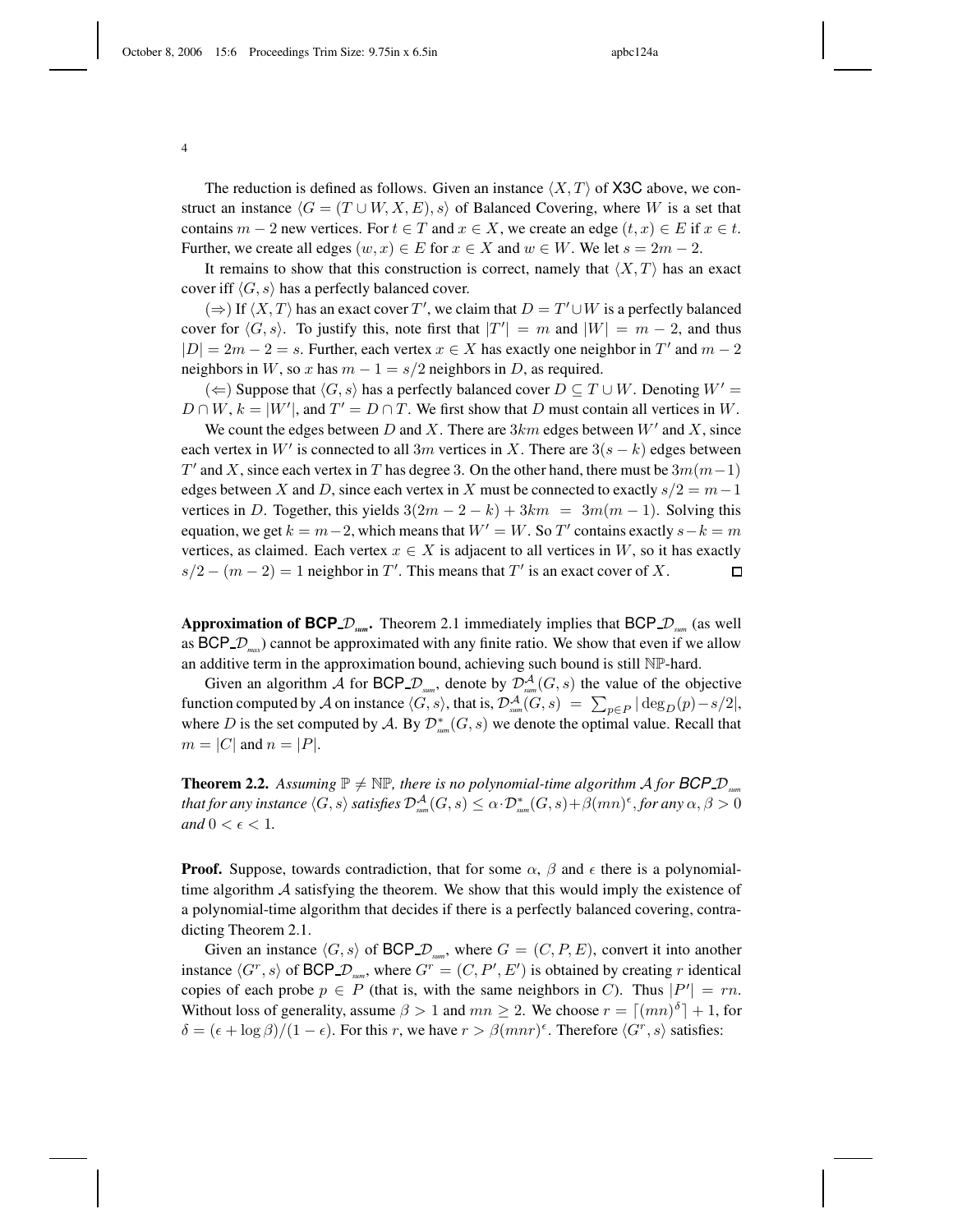• If  $\langle G, s \rangle$  has a perfectly balanced cover (that is,  $\mathcal{D}^*_{\text{sum}}(G, s) = 0$ ) then  $\mathcal{D}^*_{\text{sum}}(G^r, s) = 0$ as well, and thus  $\mathcal{D}^{\mathcal{A}}_{\text{sum}}(G^r, s) \leq \beta (mnr)^{\epsilon} < r$ .

• If  $\langle G, s \rangle$  does not have a perfectly balanced cover (that is,  $\mathcal{D}^*_{\text{sum}}(G, s) \geq 1$ ) then  $\mathcal{D}^{\mathcal{A}}_{\textit{\tiny{sum}}}(G^r,s) \geq \mathcal{D}^*_{\textit{\tiny{sum}}}(G^r,s) = r \cdot \mathcal{D}^*_{\textit{\tiny{sum}}}(G,s) \geq r.$ 

So we get  $\mathcal{D}^{\mathcal{A}}_{\text{sum}}(G^r, s) < r$  if and only if  $\mathcal{D}^*_{\text{sum}}(G, s) = 0$ . Since  $G^r$  can be obtained from  $G$  in polynomial time, this would yield a polynomial-time algorithm that determines the existence of a perfectly balanced cover, contradicting Theorem 2.1.  $\Box$ 

Next, we show that approximating BCP  $\mathcal{D}_{sym}$  is hard even with randomization. Recall that class  $\mathbb{RP}$  (randomized polynomial time) is the complexity class of decision problems  $P$  which have polynomial-time probabilistic Turing machines  $M$  such that, for each input I, (i) if  $I \in \mathcal{P}$  then M accepts I with probability at least  $\frac{1}{2}$ , and (ii) if  $I \notin \mathcal{P}$  then M rejects I with probability 1. It is still open whether  $\mathbb{RP} = \mathbb{NP}$ .

**Theorem 2.3.** Assuming  $\mathbb{RP} \neq \mathbb{NP}$ , there is no randomized polynomial-time algorithm A for  $\mathsf{BCP\_D}_{\mathsf{sum}}$  that for any instance  $\langle G, s \rangle$  satisfies  $\mathit{Exp}[\mathcal{D}_{\mathsf{sum}}^{\mathcal{A}}(G,s)] \leq \alpha \cdot \mathcal{D}_{\mathsf{sum}}^{*}(G,s) +$  $\beta(mn)^{\epsilon}$ , *for any*  $\alpha, \beta > 0$  *and*  $0 < \epsilon < 1$ *.* 

**Proof.** Suppose, towards contradiction, that there exists a randomized polynomial-time algorithm A that satisfies the theorem. Given an instance  $\langle G, s \rangle$  of BCP  $\mathcal{D}_{\text{sum}}$ , we again convert it into an instance  $\langle G^r, s \rangle$  of BCP  $\mathcal{D}_{\text{sum}}$ , as in the proof of Theorem 2.2. Without loss of generality, assume  $\beta > 1$  and  $mn \geq 2$ . We choose  $r = \lceil (mn)^{\delta} \rceil + 1$ , for  $\delta =$  $(\epsilon + \log \beta + 1)/(1 - \epsilon)$ . Note that  $r > 2\beta (mnr)^{\epsilon}$ . We now make the following observations.

• If  $\langle G, s \rangle$  has a perfectly balanced cover (that is,  $\mathcal{D}^*_{\text{sum}}(G, s) = 0$ ) then  $\mathcal{D}^*_{\text{sum}}(G^r, s) = 0$ , and therefore  $2\mathrm{Exp}[\mathcal{D}^\mathcal{A}_{\mathrm{sum}}(G^r,s)]\leq 2\beta(mnr)^\epsilon < r.$  Using Markov's inequality, this implies that  $Pr[\mathcal{D}^{\mathcal{A}}_{\text{sum}}(G^r, s) < r] \ge \frac{1}{2}$ .

• If  $\langle G, s \rangle$  does not have a perfectly balanced cover (that is,  $\mathcal{D}^*_{\text{sum}}(G, s) \geq 1$ ) then  $\mathcal{D}^{\mathcal{A}}_{\textit{\tiny{sum}}} (G^r, s) \geq \mathcal{D}^{\ast}_{\textit{\tiny{sum}}} (G^r, s) \geq r \cdot \mathcal{D}^{\ast}_{\textit{\tiny{sum}}} (G, s) \geq r, \text{ with probability } 1.$ 

Thus from  $A$  we could obtain a randomized polynomial-time algorithm that determines existence of a perfectly balanced cover, contradicting Theorem 2.1. the existence of a perfectly balanced cover, contradicting Theorem 2.1.

**Approximation of BCP**  $\mathcal{L}_{min}$ . Next we show that BCP  $\mathcal{L}_{min}$  cannot be approximated efficiently with the bound  $\mathcal{C}^*_{min}(G, s) - \frac{1-\epsilon}{2} \ln n$ , unless NP has slightly superpolynomial time algorithms. Recall that  $\mathcal{C}_{mim}^*(G, s)$  is the optimal value of  $\mathcal{C}_{mn}$  on an instance  $\langle G, s \rangle$  of BCP  $\mathcal{L}_{min}$ .  $\mathcal{C}_{min}^{\mathcal{A}}(G, s)$  is the value of the objective function computed by an algorithm  $\mathcal{A}$ .

**Theorem 2.4.** *Unless problems in*  $N\mathbb{P}$  *have*  $n^{O(\log \log n)}$ *-time deterministic algorithms, there is no polynomial-time algorithm* A *for*  $\text{BCPL}_{min}$  *that, for some*  $0 < \epsilon < 1$ *, for any instance*  $\langle G, s \rangle$ *, satisfies*  $\mathcal{C}^{\mathcal{A}}_{\min}(G, s) \geq \mathcal{C}^*_{\min}(G, s) - \frac{1-\epsilon}{2} \ln n$ .

**Proof.** Suppose, towards contradiction, that there exits a polynomial-time algorithm A that satisfies the theorem. We show that this would imply the existence of a polynomial-time  $((1 - O(1))\ln n)$ -approximation algorithm B for the Set Cover problem, which would imply in turn that problems in NP have  $n^{O(\log \log n)}$ -time deterministic algorithms <sup>4</sup>.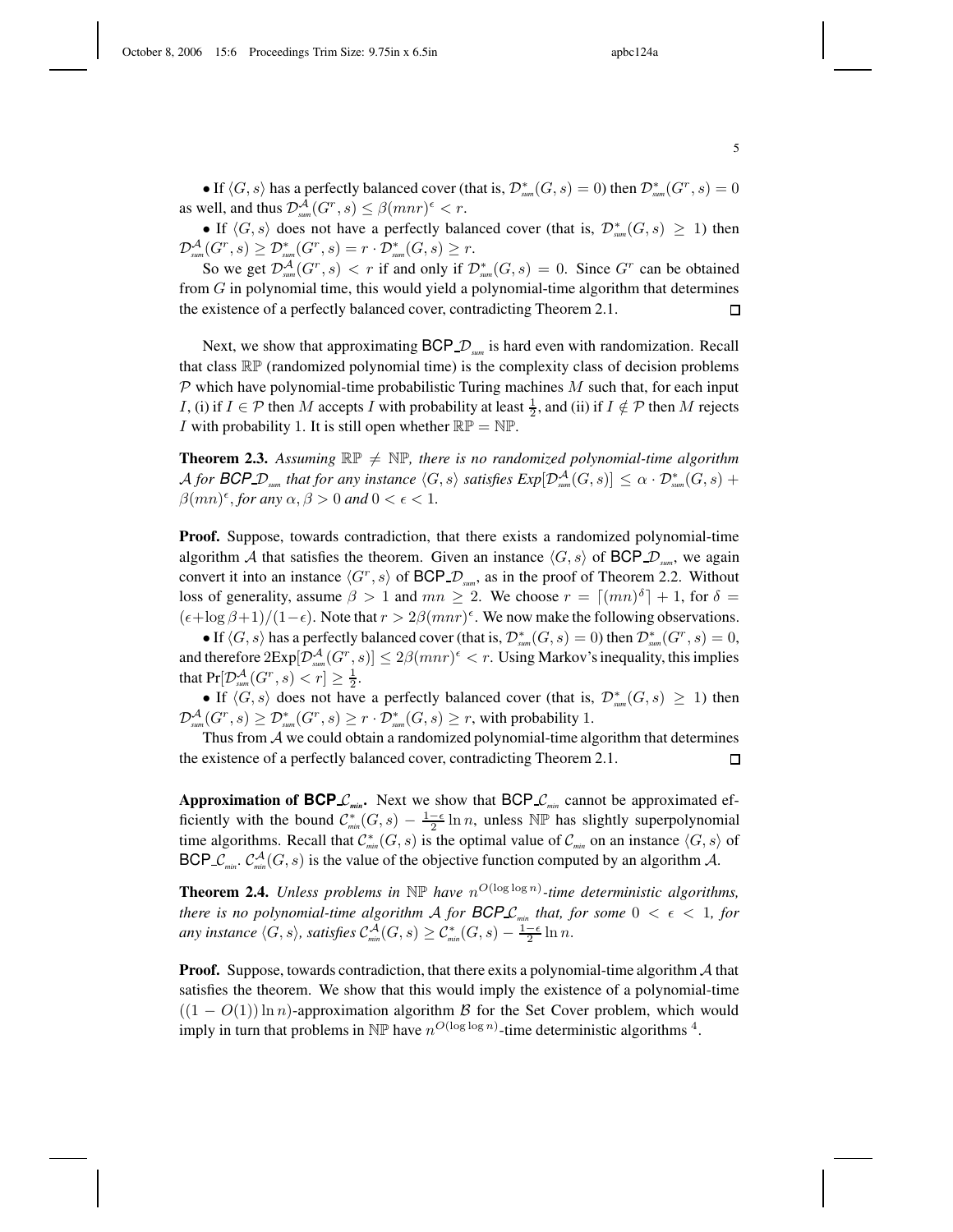Given an instance  $\langle Q, X \rangle$  of set cover, where Q is a collection of sets over universe  $X = \{1, 2, \ldots, n\}$ , the algorithm B first reduces it to an instance  $\langle G, s \rangle$  of BCP  $\mathcal{L}_{min}$ , then calls algorithm A on input  $\langle G, s \rangle$ , and finally converts the solution of A to a set cover of X. We claim that this cover will be of size at most  $(1 - \Omega(\epsilon)) \ln(n)b$ , where b is the size of the minimum set cover of  $X$ . Below we assume that, without loss of generality, algorithm B knows the optimal value b of  $\langle Q, X \rangle$ . Otherwise, B can simply try each  $b \in \{1, 2, ..., n\}$ , and choose the smallest set cover.

B reduces  $\langle Q, X \rangle$  to an instance  $\langle G = (T \cup W, P, E), s \rangle$  of BCP  $\mathcal{L}_{min}$ , where  $P =$  $X \cup \{0\}$ , T contains k vertices  $q_1, q_2, ..., q_k$  for each set  $q \in Q$  and  $k = \lceil \frac{\ln n}{2} \rceil$ , and W is a set containing k new vertices. For each  $q \in Q$  and  $i = 1, 2, ..., k$ , we create an edge  $(q_i, 0) \in E$  and edges  $(q_i, x) \in E$  if  $x \in q$ . We let  $s = kb + k$ .

We claim that  $C_{\min}^*(G, s) \geq k$  if  $\langle Q, X \rangle$  has a set cover  $Q'$  of size b. To justify this, from Q', we build the following balanced cover D: add k vertices  $q_1, q_2, ..., q_k$  to D if  $q \in Q'$ , and all vertices in W to D; thus  $|D| = kb + k = s$ . For each  $x \in X$ , the k copies of Q' ensure that  $\deg_D(x) \geq k$ , while the k vertices in W ensure that  $\deg_D(x) \leq s - k$ .

If  $\langle Q, X \rangle$  has a set cover of size b, then algorithm A on input  $\langle G, s \rangle$  will return a balanced cover D with objective function value at least  $\mathcal{C}_{\min}^*(G, s) - \frac{1-\epsilon}{2} \ln n \geq k - (1-\epsilon)$  $\epsilon$ ) $k = \epsilon k$ . We have  $|D \cap W| \geq \epsilon k$ , because  $0 \in X$  is adjacent to every vertex in T and D has at least  $\epsilon k$  vertices not adjacent to 0. Therefore  $|D \cap T| \leq s - \epsilon k = kb + (1 - \epsilon)k$ . Thus, since each  $x \in P$  is adjacent to at least one vertex in D (in fact, at least  $\epsilon k$ ), the collection of sets  $\{q : (\exists i)q_i \in D\}$  forms a set cover of X of size at most  $kb + (1 - \epsilon)k \leq$  $(2 - \epsilon)kb \leq (1 - \epsilon/2)(\ln(n) + O(1))b \leq (1 - \Omega(\epsilon))\ln(n)b$ , as claimed.

The algorithm B clearly runs in polynomial time, and is a  $((1 - O(1)) \ln n)$ approximation algorithm for the Set Cover problem. Thus the theorem follows.  $\Box$ 

#### **3. A Randomized Rounding Algorithm**

In this section we present our randomized algorithm RRBC for  $BCP_{\mathcal{L}_{min}}$ . Given  $G =$  $(C, P, E)$ , let A be the  $m \times n$  adjacency matrix of G, that is  $a_{ij} = 1$  iff  $(c_i, p_j) \in E$ ; otherwise  $a_{ij} = 0$ . Then BCP  $\mathcal{L}_{min}$  is equivalent to the integer linear program MinIP:

maximize: 
$$
z
$$
  
\nsubject to:  $z \le \sum_{i=1}^{m} a_{ij}x_i \quad \forall j = 1, ..., n$   
\n $z \le \sum_{i=1}^{m} (1 - a_{ij})x_i \quad \forall j = 1, ..., n$   
\n $\sum_{i=1}^{m} x_i \le s$   
\n $x_i \in \{0, 1\} \quad \forall i = 1, ..., m$ 

RRBC first relaxes the last constraint to  $0 \leq x_i \leq 1$  to obtain the linear program MinLP, and then computes an optimal solution  $x_i^*$ ,  $i = 1, 2, ..., m$ , of MinLP. Next, applying randomized rounding, RRBC computes an integral solution  $X_1, ..., X_m$  by choosing  $X_i = 1$  with probability  $x_i^*$  and 0 otherwise. Note that this solution may not be feasible since  $\sum_{i=1}^{m} X_i$  may exceed s. Let  $L = \sum_{i=1}^{m} X_i - s$ . If  $L > 0$ , RRBC changes L arbitrary variables  $X_i = 1$  to 0, obtaining a feasible solution  $X_1, \ldots, X_m$ .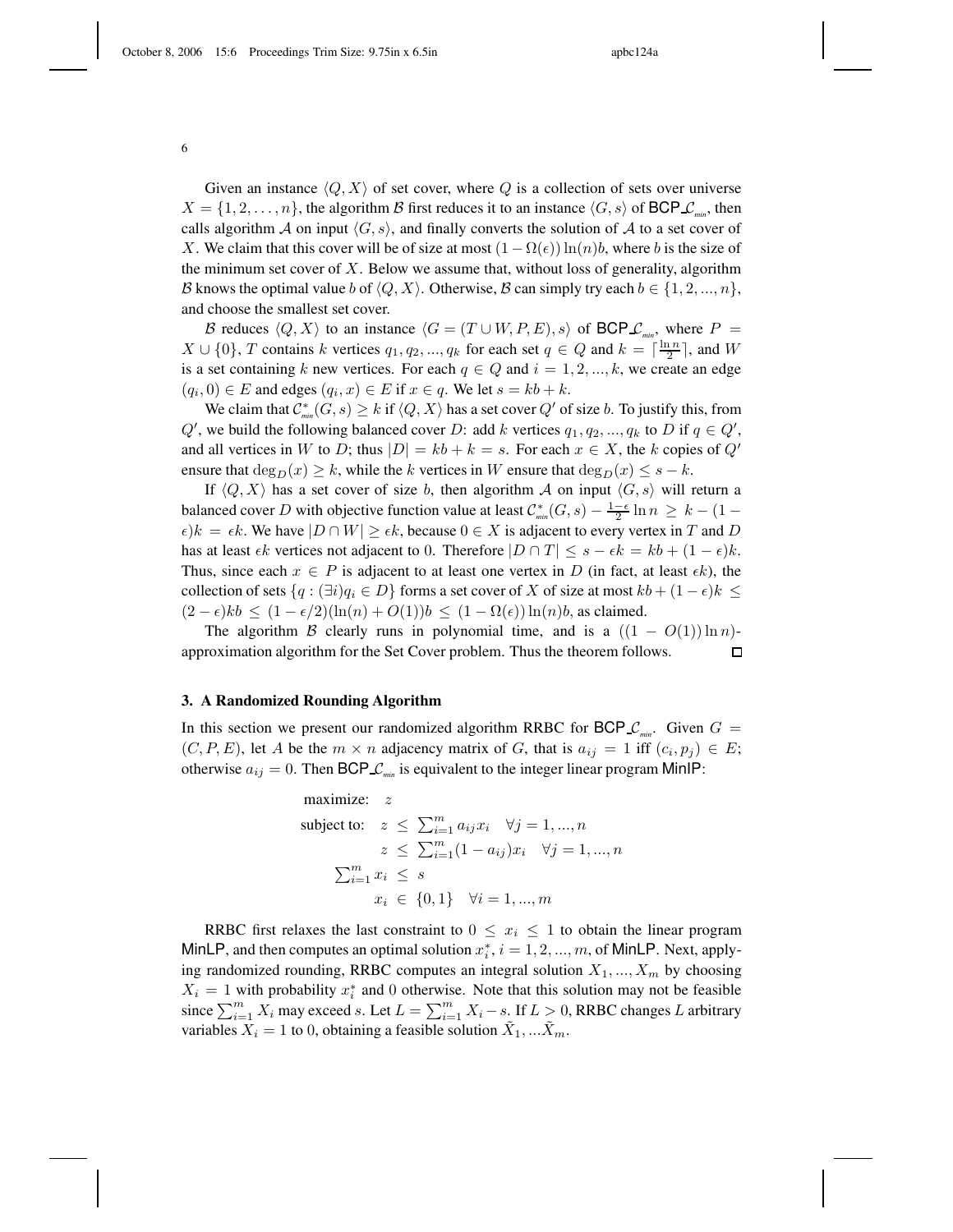## **4. Analysis of RRBC for BCP** C*min*

We denote by  $C_{\min}^{\text{RREG}}(G, s)$  the value of the objective function computed by RRBC, that is  $\mathcal{C}^{\text{\tiny RRBC}}_{\text{\tiny min}}(G,s) = \tilde{Z} = \min_{j=1}^n \{ \sum_{i=1}^m a_{ij} \tilde{X}_i, \sum_{i=1}^m (1-a_{ij}) \tilde{X}_i \}.$ 

**Lemma 4.1.** For any instance  $\langle G, s \rangle$  of  $\text{BCPL}_{min}$ , with probability at least  $\frac{1}{2}$ ,  $\mathcal{C}^\text{\tiny RRBC}_{\scriptscriptstyle{min}}(G,s) \ \geq \ \mathcal{C}^*_{\scriptscriptstyle{min}}(G,s) - O\left( \sqrt{\mathcal{C}^*_{\scriptscriptstyle{min}}(G,s) \ln n} + \sqrt{s} \right).$ 

**Proof.** Let  $z^* = \min_{j=1}^n \{\sum_{i=1}^m a_{ij} x_i^*, \sum_{i=1}^m (1 - a_{ij}) x_i^*\}$  be the optimum solution of MinLP. Let also  $Z = \min_{j=1}^{n} {\sum_{i=1}^{m} a_{ij} X_i, \sum_{i=1}^{m} (1 - a_{ij}) X_i}.$ 

The  $\{X_i\}$  are independent random variables with  $Exp[X_i] = x_i^*$  so, for each j,  $\exp[\sum_{i=1}^m a_{ij}X_i] = \sum_{i=1}^m a_{ij}x_i^* \geq z^*$ . By a standard Chernoff bound, we get  $\Pr[\sum_{i=1}^{m} a_{ij} X_i \leq (1-\lambda)z^*] \leq e^{-\lambda^2 z^*/2}$ , where  $0 < \lambda \leq 1$ . Similarly, for all j,  $Pr[\sum_{i=1}^{m} (1-a_{ij})X_i \leq (1-\lambda)z^*] \leq e^{-\lambda^2z^*/2}$ . By the naive union bound,  $Pr[Z \le (1 - \lambda)z^*] \le 2ne^{-\lambda^2z^*/2}.$ 

Likewise,  $\text{Exp}[\sum_{i=1}^m X_i] = \sum_{i=1}^m x_i^* \leq s$ . Thus, by the Chernoff bound,  $Pr[\sum_{i=1}^{m} X_i \ge (1+\epsilon)s] \le e^{-\epsilon^2 s/4}$ , where  $0 < \epsilon \le 2e-1$ . Letting  $L = \sum_{i=1}^{m} X_i - s$ , we have  $Pr[L \ge \delta \sqrt{s}] \le e^{-\delta^2/4}$ , where  $0 < \delta \le (2e - 1)\sqrt{s}$ .

Since  $\tilde{Z} \geq Z - L$ , and using the above estimates, we get Pr $[\tilde{Z} \leq (1 - \lambda)z^* - \delta\sqrt{s}] \leq$  $Pr[Z \leq (1 - \lambda)z^*] + Pr[L \geq \delta\sqrt{s}] \leq 2ne^{-\lambda^2z^*/2} + e^{-\delta^2/4}.$ 

Choosing  $\lambda = \sqrt{2 \ln(8n)/z^*}$  and  $\delta = \sqrt{4 \ln 4}$ , we get that  $\tilde{Z} \ge z^* - \sqrt{2 \ln(8n)z^*} - \sqrt{4 \ln(4)s}$  with probability at least  $\frac{1}{2}$ , as long as when  $z^* > 2 \ln(8n)$ . This inequality is  $4\ln(4)s$  with probability at least  $\frac{1}{2}$ , as long as when  $z^* \ge 2\ln(8n)$ . This inequality is also trivially true for  $z^* < 2\ln(8n)$ . This, together with the bound  $\mathcal{C}_{\min}^*(G, s) \leq z^*$ , imply the lemma.  $\Box$ 

## **5. Experimental Analysis**

We implemented Algorithm RRBC using *LP\_SOLVE* solver <sup>2</sup>, and tested its performance on both synthetic and real data sets.

**Synthetic data.** We used random data sets composed of four adjacency matrices of sizes  $(m, n) = (100, 30), (100, 100), (200, 60), (200, 200),$  respectively, where each element of the matrix is chosen to be 1 or 0 with probability  $\frac{1}{2}$ . We ran RRBC for  $s = 20, 21, ..., 90$ , and compared its solution to the optimal solution of the linear program MinLP.

Table 1. Performance of RRBC on synthetic data with  $m = 100$  and  $n = 30$ .

| $\mathcal{S}$                                                                |  |  |  |  |  | 20  25  30  35  40  45  50  55  60  65  70  75  80  85  90 |  |  |
|------------------------------------------------------------------------------|--|--|--|--|--|------------------------------------------------------------|--|--|
| MinLP 10 12.5 15 17.5 20 22.5 25 27.5 29.82 31.89 33.88 35.76 37.54 39.11 40 |  |  |  |  |  |                                                            |  |  |
| RRBC 7 10 13 15 18 19 23 25 28 30 32 34 35 38 40                             |  |  |  |  |  |                                                            |  |  |

Table 1 shows some results on the comparison of RRBC's solution and the MinLP solution from the experiment in which  $m = 100$  and  $n = 30$ . This table presents only the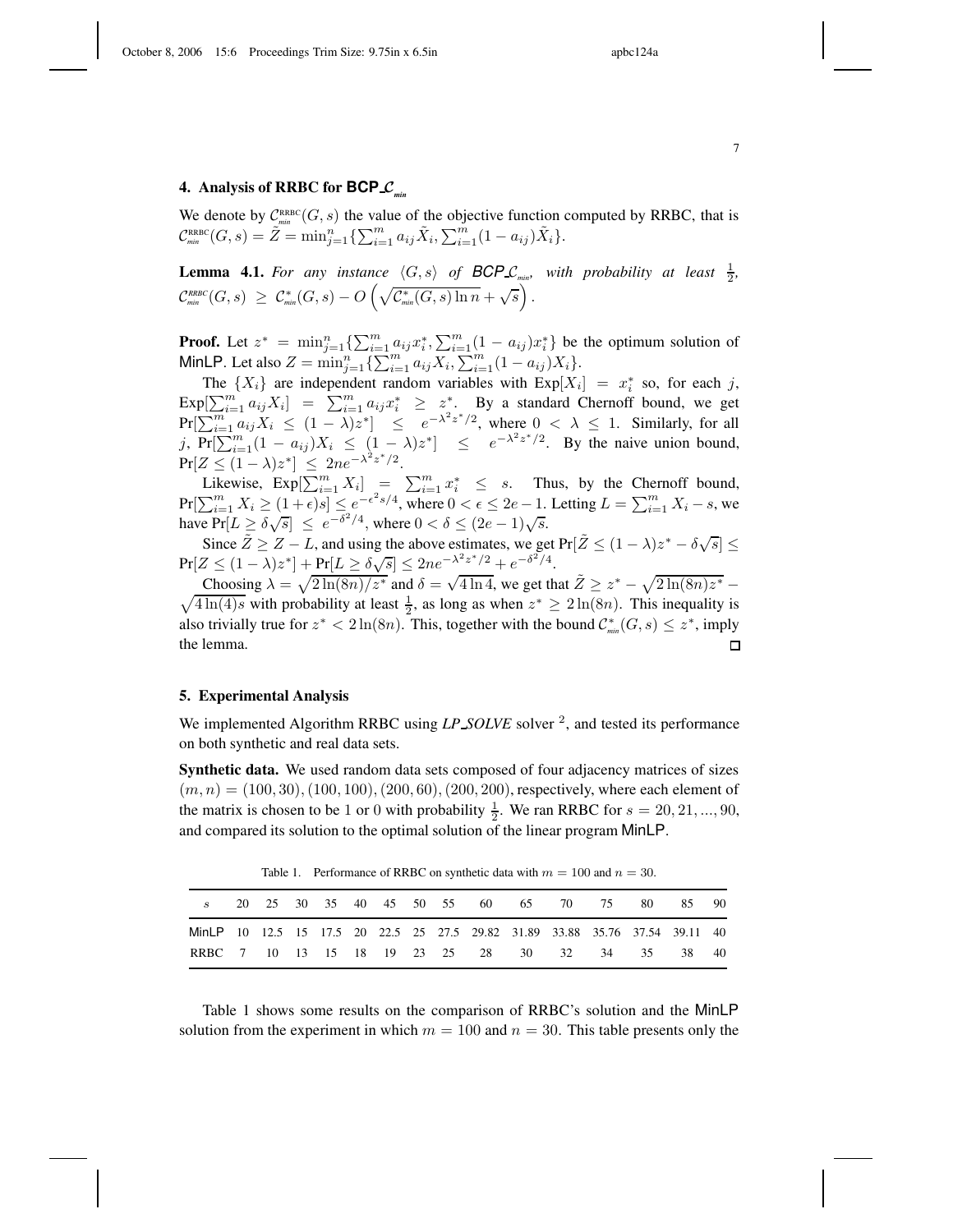performance of a single run of RRBC, so the results are likely to be even better if we run RRBC several times and choose the best solution.

We also repeated our simulation test 10 times for each of the above settings and took the average of them. Figure 1 illustrates results of these experiments.



Figure 1. RRBC's performance on synthetic data for four matrices: (a)  $(m, n) = (100, 30)$ ; (b)  $(m, n) =$  $(100, 100)$ ; (c)  $(m, n) = (200, 60)$ ; (d)  $(m, n) = (200, 200)$ .

Note that (on average) RRBC was always able to find the solution close to that of MinLP. Furthermore, the true optimum (integral solution) could be smaller than the MinLP solution, so our approximation could be even closer to the true optimum than it appears.

**Real data.** To test the performance of RRBC with real data, we used four clone-probe adjacency matrices. The first two matrices were obtained from 500 bacterial clones extracted from rRNA genes analyzed in  $[10]$ , along with two sets of 30 and 40 probes designed using the algorithm in  $[3]$ , respectively. The other two matrices have similar settings, but used fungal clones of rRNA genes studied in  $[9]$ . For each of these four data sets we tested RRBC for  $s = 200, 210, \ldots, 400$ , running it 10 times and taking the average. We observe that in 92.8% cases, RRBC found a solution at least as large as 97% of MinLP's optimum. The results are shown in Figure 2.

Figure 2 shows that solutions found by RRBC are even closer to MinLP solution than those for synthetic data, for both bacterial and fungal data sets, sometimes even coinciding with MinLP solutions, i.e., RRBC achieved the optimum in some cases.

Our experiments were performed on a machine with Intel Pentium 4 2.4GHz CPU and 1GB RAM. The total running time for each single run of RRBC on these synthetic and real data sets was in the range of  $20 - 80$  seconds, which is practically acceptable.

### **6. An Alternative Algorithm**

The performance bound given for RRBC is not quite satisfactory for instances where the optimum is small compared to s. We now provide an alternative algorithm RRBC2, which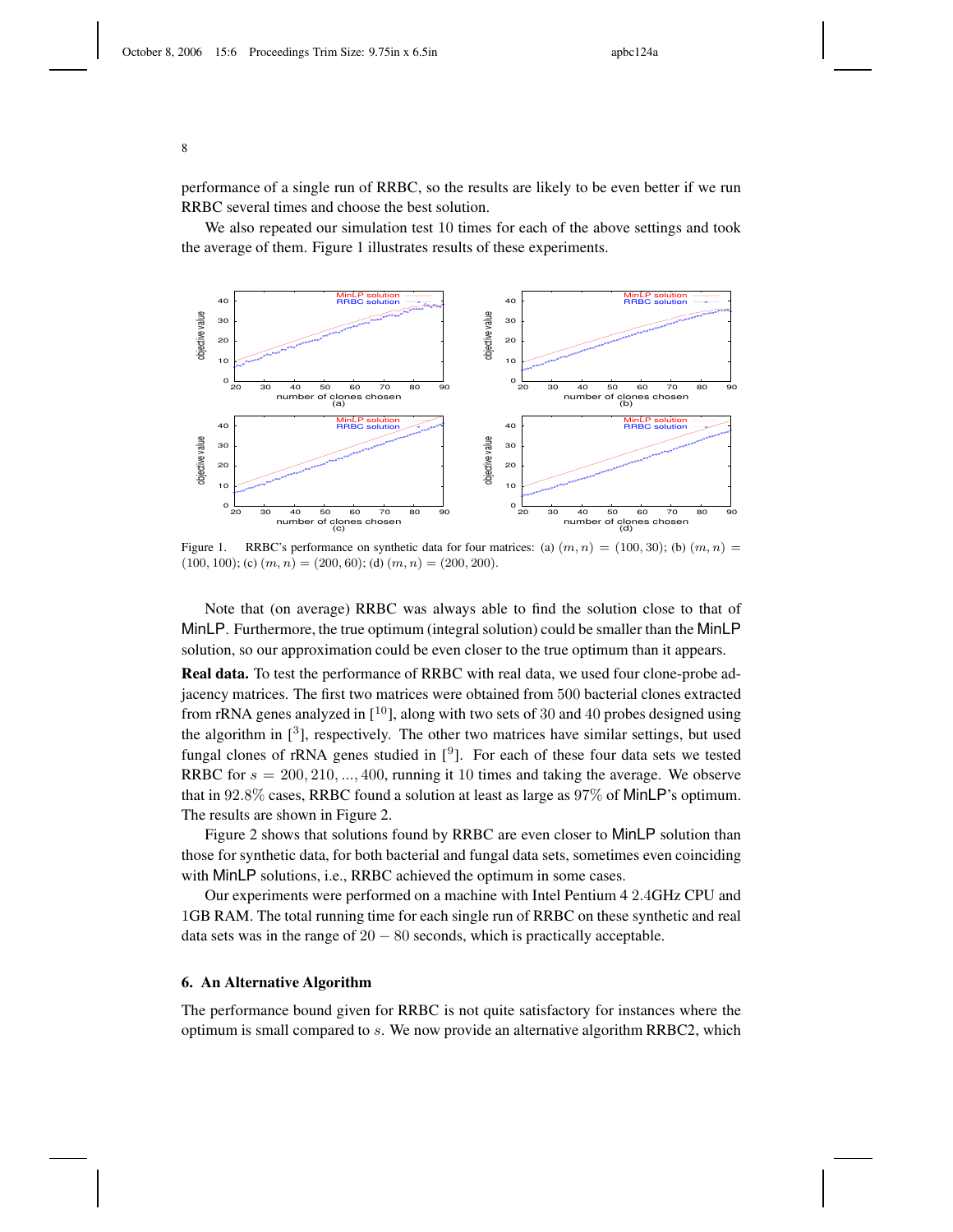

Figure 2. RRBC's performance for real data: (a) 500 bacterial clones and 30 probes; (b) 500 bacterial clones and 40 probes; (c) 500 fungal clones and 30 probes; (d) 500 fungal clones and 40 probes.

is identical to RRBC in all steps except for the rounding scheme: choose  $X_i = 1$  with probability  $(1 - \epsilon)x_i^*$ , and 0 otherwise, where  $\epsilon = \min\left\{2\sqrt{\ln(4n + 2)/z^*}, 1\right\}$ . All notations are defined similarly as these in Section 4.

**Lemma 6.1.** For any instance  $\langle G, s \rangle$  of  $\text{BCP}_{\text{max}}$ , with probability at least  $\frac{1}{2}$ ,  $\mathcal{C}^{\text{\tiny RRBC2}}_{\scriptscriptstyle{min}}(G,s) \, \geq \, \mathcal{C}^*_{\scriptscriptstyle{min}}(G,s) - O\left(\sqrt{\mathcal{C}^*_{\scriptscriptstyle{min}}(G,s)\ln n}\right).$ 

**Proof.** The  $\{X_i\}$  are independent random variables with  $Exp[X_i] = (1 - \epsilon)x_i^*$ , and  $\sum_{i=1}^{m} x_i^* \leq s$ . By linearity of expectation,  $\exp[\sum_{i=1}^{m} X_i] \leq (1 - \epsilon)s$ . Thus, by the Chernoff bound,  $Pr[\sum_{i=1}^{m} X_i \ge s] \le Pr[\sum_{i=1}^{m} X_i \ge (1+\epsilon)(1-\epsilon)s] \le e^{-\epsilon^2(1-\epsilon)s/4}$ .  $\sum_{i=1}^m X_i \geq s$ ]  $\leq$  Pr[

Likewise, for each j,  $\exp[\sum_{i=1}^m a_{ij}X_i] = \sum_{i=1}^m a_{ij} (1-\epsilon)x_i^* \geq (1-\epsilon)z^*$ . Thus by the Chernoff bound,  $Pr[\sum_{i=1}^{m} a_{ij}X_i \leq (1-\epsilon)^2 z^*] \leq e^{-\epsilon^2(1-\epsilon)z^*/2}$ . Similarly, for all j,  $Pr[\sum_{i=1}^{m} (1 - a_{ij}) X_i \leq (1 - \epsilon)^2 z^*] \leq e^{-\epsilon^2 (1 - \epsilon) z^* / 2}.$ 

As  $z^* \le s/2$ , we have  $s/4 \ge z^*/2$ . Hence, by the union bound, the probability that any of these  $2n + 1$  events happens is at most  $(2n+1)e^{-\epsilon^2(1-\epsilon)z^2/2}$ . Since  $(1-\epsilon)^2 \ge 1-2\epsilon$ , for  $\epsilon < \frac{1}{2}$ , we have  $\tilde{Z} \geq z^* - 4\sqrt{\ln(4n+2)z^*}$  with probability at lest  $\frac{1}{2}$ . This bound is also trivially true for  $\epsilon \geq \frac{1}{2}$ . Finally, since  $\mathcal{C}_{m\text{in}}^*(G, s) \leq z^*$ , the lemma follows.  $\Box$ 

## **7. Concluding Remarks**

Our work demonstrated that randomized rounding is an effective method for solving the  $BCP\mathcal{L}_{\textit{min}}$  version of Balanced Covering, especially on real data sets. In the actual implementation available at http://algorithms.cs.ucr.edu/OFRG/, the solution of RRBC is fed as an initial solution into a simulated annealing algorithm. We found out that the simulated annealing rarely produces any improvement of this initial solution, which provides further evidence for the effectiveness of randomized rounding in this case.

We have several additional results related to this work that are not described in the